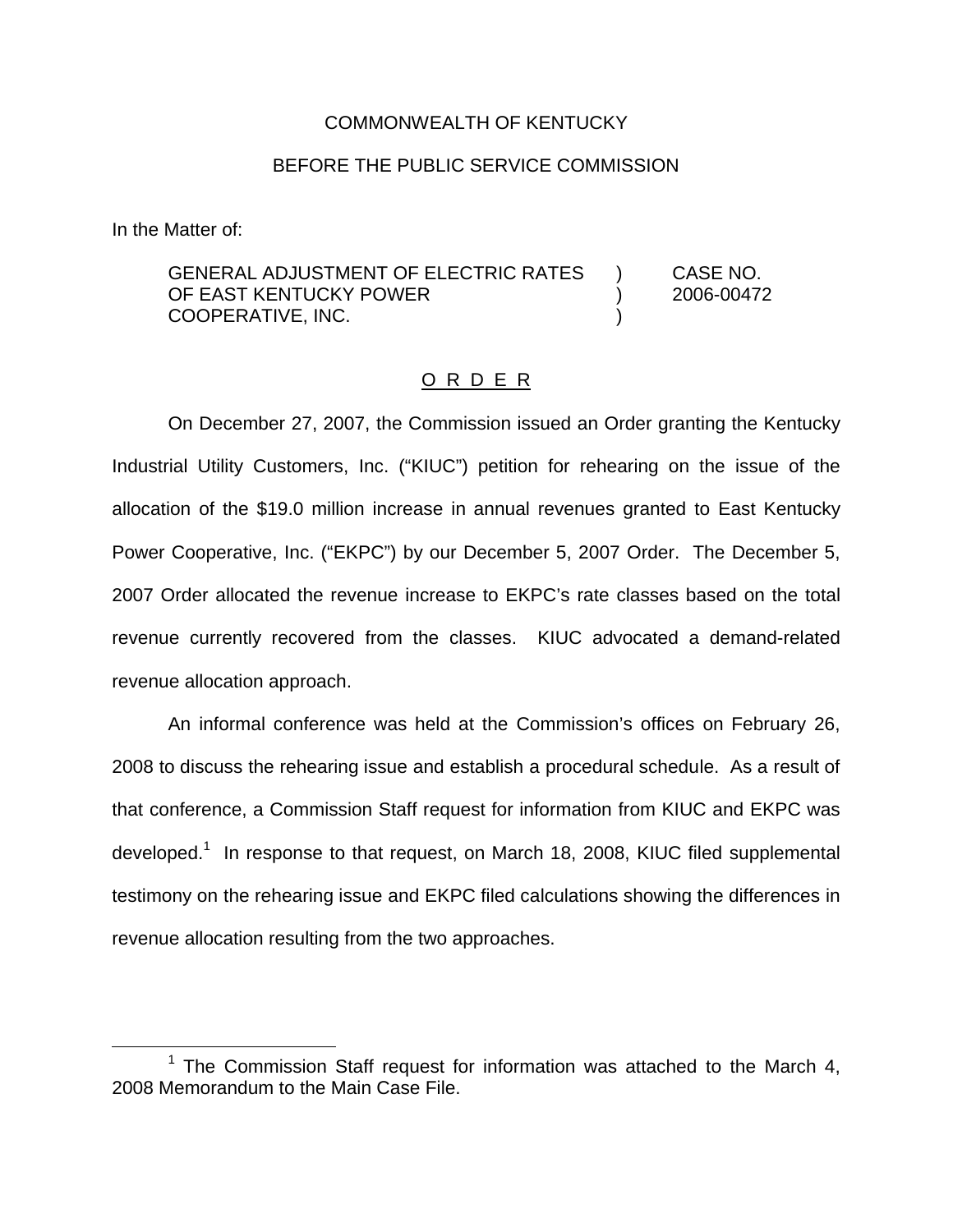The Commission finds that the parties should have an opportunity to issue data requests on the information supplied by KIUC and EKPC as well as the opportunity to request a hearing or file comments on the rehearing issue. Any party requesting a hearing will be required to identify all witnesses it intends to call at the hearing and to summarize the testimony that will be presented concerning the allocation of the \$19.0 million increase in revenues.

IT IS THEREFORE ORDERED that:

1. The procedural set forth in Appendix A shall be followed in this case.

2. Any requests for a hearing in this matter shall be submitted in the manner discussed in this Order.

Done at Frankfort, Kentucky, this 4<sup>th</sup> day of April, 2008.

By the Commission

itive Director